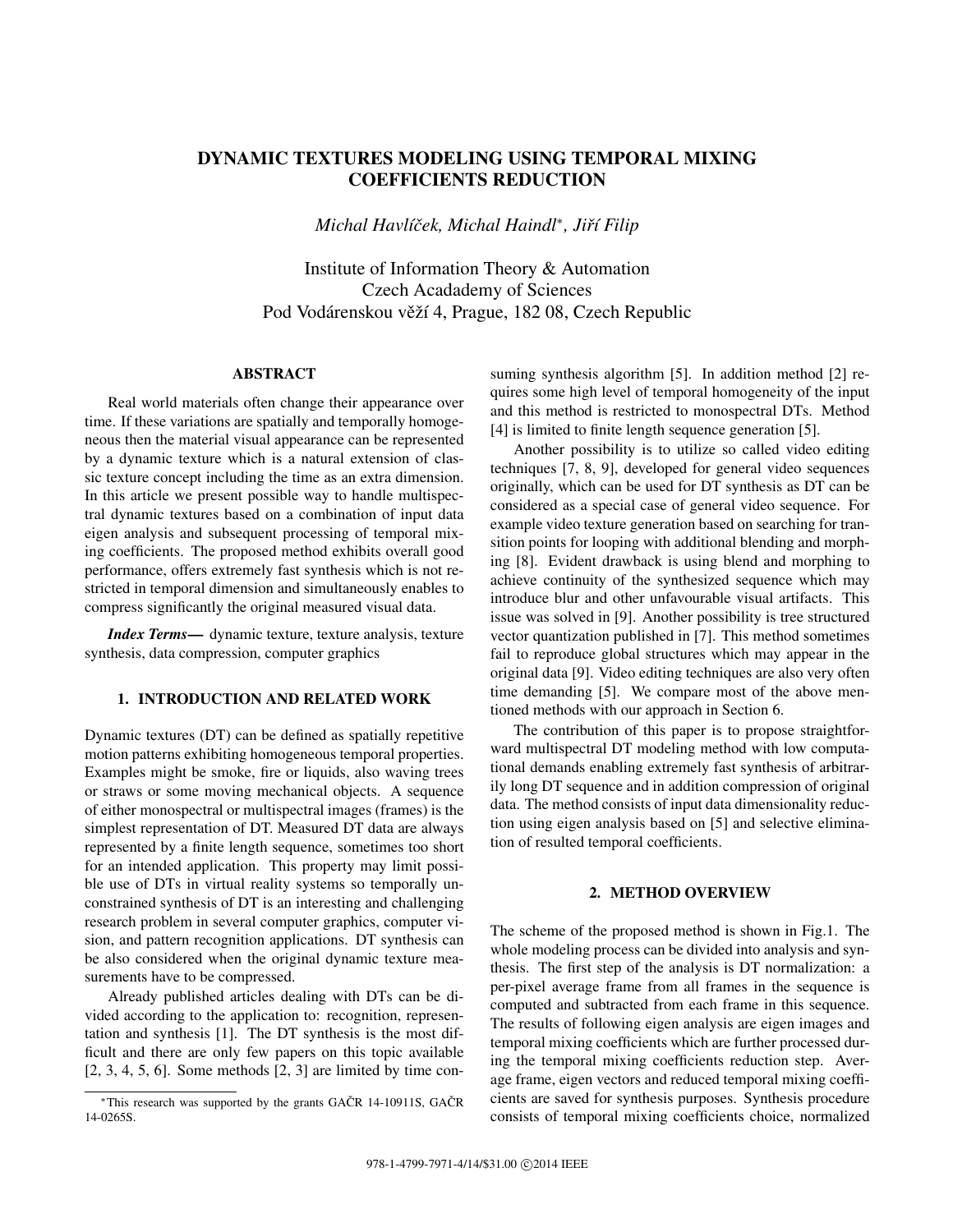

Fig. 1. Dynamic texture modeling method scheme.

frames synthesis driven by chosen coefficients and denormalization (inverse procedure to the normalization).

## 3. DYNAMIC TEXTURE EIGEN ANALYSIS

We used traditional PCA method for this task, similarly as in [5], because of its optimal performance beside alternative choices as for example non-linear techniques [10].

Values corresponding to pixels intensities of individual frames from the normalized sequence are arranged into column vectors forming  $(n \times t)$  matrix C where n is a number of values equals frame width  $\times$  frame height  $\times$  number of spectral planes in the DT and  $t$  is a number of frames. Then a covariance  $(t \times t)$  matrix A is computed as  $A = C<sup>T</sup>C$ . The matrix  $A$  is decomposed using singular value decomposition so that  $A = UDU<sup>T</sup>$ , where U is an orthogonal matrix of eigen vectors and  $D$  is a diagonal matrix of corresponding eigen numbers. Each eigenvalue is proportional to its significance for data reconstruction. Therefore only  $k < t$  eigen vectors corresponding to eigenvalues representing the most of the information are saved. Unlike the approach [5] we use a threshold  $\tau$  for selecting the vectors which are not used. The threshold is computed from the eigenvalues as:

$$
\tau = \frac{1}{t} \sum_{i=1}^{t} D_{(i,i)} \quad . \tag{1}
$$

If  $D(i,i) > \tau$ ,  $i \in \{1, \ldots, t\}$  then i-th column of D and i-th column of  $U$  are used. All used columns of  $D$  and  $U$ form new matrices  $D^*$  and  $U^*$  respectively. The  $(n \times k)$ matrix I of eigen images can be computed as:  $I = CT$ , where T is a  $(t \times k)$  matrix with elements:

$$
T_{(i,j)} = \frac{U^*_{(i,j)}}{\sqrt{D^*_{(j,j)}}} \tag{2}
$$

Computed matrix I represents the reduced basis for the reconstruction of the original data therefore a matrix representing linear combination coefficient is needed. This role is played by a matrix of temporal mixing coefficients which is computed as:  $M = I<sup>T</sup>C$ . The  $(k \times t)$  matrix M, which in fact reflects the overall dynamics of the sequence, is a subject of further processing described in following section.



Fig. 2. The reduction algorithm schematic example.

# 4. TEMPORAL MIXING COEFFICIENT REDUCTION

The matrix of temporal mixing coefficients  $M$  is further processed to provide additional compression. M enables to apply non-deterministic synthesis algorithm guaranteeing potentially infinite DT sequence generation. For nondeterministic synthesis purposes analyzed DT is redefined in terms of graph theory so that the sequence is represented as a directed graph  $G$  where the individual frames play the role of vertices and the order of the frames plays the role of edges, i.e., the graph structure defines for each frame the set of frames which may immediately follow. Thus before the reduction an adjacency matrix  $A$  of  $G$  is formed as:  $A(i,j) = 1 \iff j = i + 1, A(i,j) = 0 \text{ otherwise}, i \in$  $\{1, \ldots, t\}$ ,  $j \in \{1, \ldots, t\}$ . The idea of the reduction is to keep only those columns of  $M$  for which there is no other sufficiently similar column in  $M$ , in terms of certain metric, or generally distance. Let a  $(t \times t)$  matrix  $\Delta$  is composed of the elements:

$$
\Delta_{(i,j)} = \sum_{l=1}^{k} (M_{(l,i)} - M_{(l,j)})^2 , \qquad (3)
$$

i.e.,  $\Delta$  consists of all mutual distances of the columns of M. Apparently,  $\Delta$  is symmetric, with zero diagonal, and therefore it is sufficient to take into account only those elements  $\Delta_{(i,j)}$  for which  $i < j$  holds and let  $\Delta_{(i,j)} = 0$  otherwise. The distance (3) was chosen because of its proven reasonable properties for column comparison purpose and low computing demands.

An average distance  $\delta$  is defined by the elements of  $\Delta$ as follows:

$$
\delta = \frac{1}{|Z|} \sum_{Z} \Delta_{(i,j)} \quad , \tag{4}
$$

where Z is the set defined as  $\{\Delta_{(i,j)} : i < j\}$ . The average distance  $\delta$  plays the role of the criterion determining the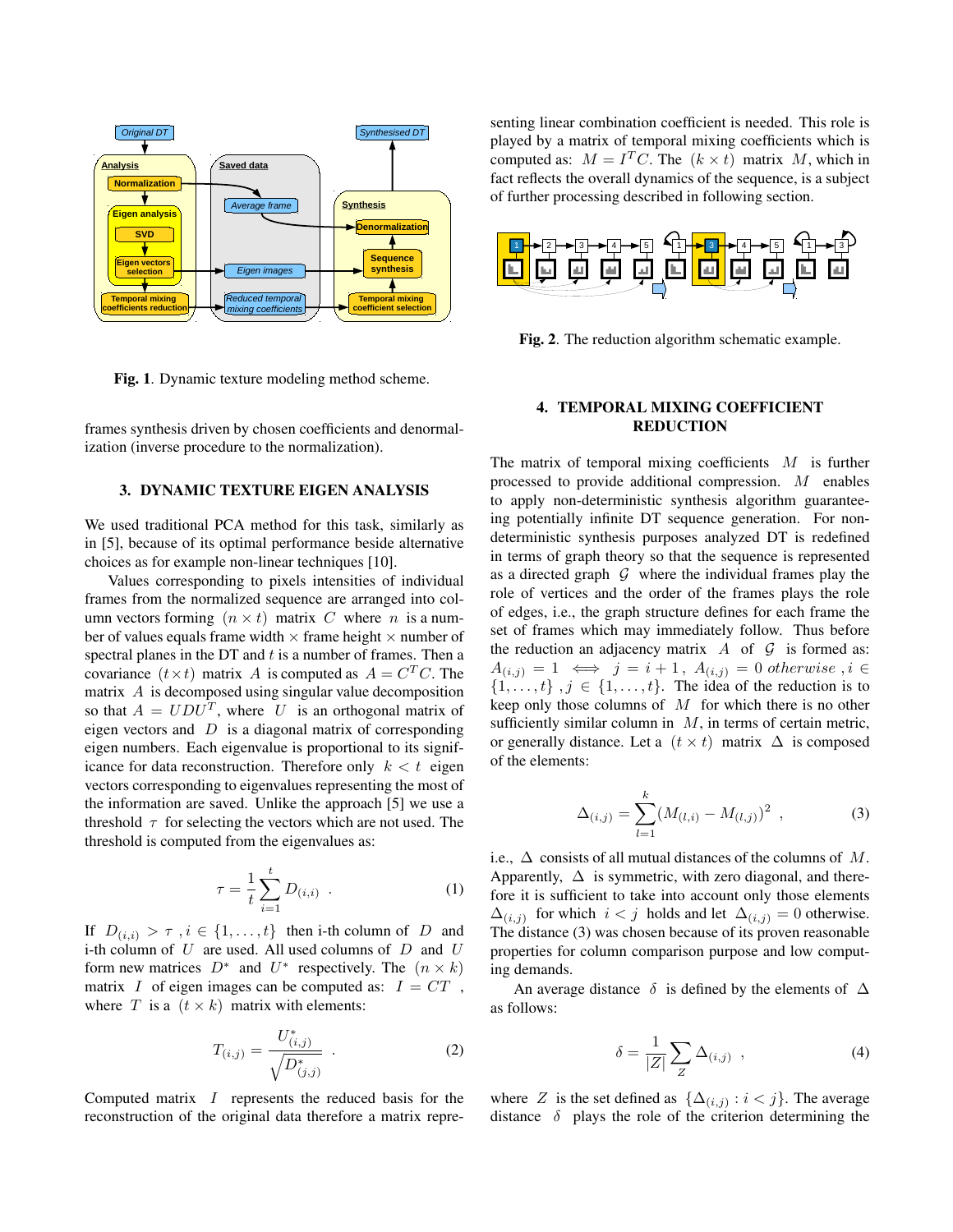similarity of the columns of  $M$ , in the sense of the distance (3). The matrix M is processed using  $\Delta$  and  $\delta$ .

Every column j which fulfils  $D_{(i,j)} \leq \delta$  is removed and A is updated this way:  $A_{(i,j)} = 0$ ,  $A_{(i,i)} = A_{(i,i)} + 1$ , and if  $j < k$  holds then  $A_{(j, j+1)} = 0$ ,  $A_{(i, j+1)} = 1$ . Reduction is step-wise applied to all columns of  $M$ . Remaining r columns of M, i.e., every column  $i : \exists j \in \{1, ..., t\}$ :  $A(i,j) = 1$ , form new  $(k \times r)$  matrix  $M^*$  which has to be stored and is later used for synthesis.

The reduction algorithm is illustrated on Fig.2. The sequence is represented by a graph structure, frames are the vertices, edges denote their order (thick arrows), and numbers correspond to the order of the frames in the original sequence. Vectors of the mixing coefficients corresponding to the individual frames are symbolically represented in the form of bar graphs (the height of each bar equals to the value of an individual coefficient, i.e., component of the vector). In this example reduction is performed in three steps. 1: vector of mixing coefficients of the first frame is compared with vectors of mixing coefficients of the frames of the rest of the sequence. 2: second frame was evaluated as too similar to the first so it was removed, vector of mixing coefficients of the third frame is compared with vectors of mixing coefficients of the remaining frames. 3: resulting graph structure to be stored.

## 5. DYNAMIC TEXTURE SYNTHESIS

DT synthesis produces a required length DT sequence. Synthetic frames have identical resolution with the original DT frames, i.e., the method is restricted to temporal enlargement. The only data needed for this task are: average frame computed during the normalization, matrix of eigen images I, matrix of reduced mixing coefficients  $M^*$  and adjacency matrix A.

During the synthesis a  $(k \times t^{\dagger})$  matrix of temporal mixing coefficients  $M^{\dagger}$ , where  $t^{\dagger}$  is a length of the synthesized sequence (in general different from  $t$ ) is created column wise according to the following algorithm. The first column of  $M^{\dagger}$ is randomly chosen column of  $M^*$ . Let the last chosen column of  $M^*$  has index  $i \in \{1, \ldots, r\}$  then the next column is randomly chosen column of  $M^*$  from those which fulfill  $A(i,j) = 1, j \in \{1, \ldots, r\}$ . This provides required continuity of the synthesized sequence since the set from which the selection is performed consists of the frames such that there exists an edge between them and the last chosen one in  $G$ (see Section 4). If there does not exist any such column in  $M^*$  then the column closest to the i-th column of  $M^*$ , in sense of (3), is chosen. This can occur if the graph representing the DT after reduction step described in Section 4 is not connected. Above mentioned rule provides continuous sequence with no need to utilize any additional technique such as morphing which could introduce some unfavourable artifacts to the visual information.

The same columns should not be chosen several times in succession to avoid violation of texture dynamics. It was observed that up to three identical consecutive frames have negligible observable impact on the result. Synthesized normalized DT sequence  $C^{\dagger}$  which is an  $(n \times t^{\dagger})$  matrix can be then computed simply as:  $C^{\dagger} = IM^{\dagger}$  as explained in Section 3. The last step is an per-pixel addition of the average frame to each synthesized frame in the sequence.



Fig. 3. Original DT flame frames (top row), their synthesis using the method [9]-temporal, and our method (bottom row).



Fig. 4. The original fire DT frames (first row), their synthesis using the proposed method (second row), and the  $DT^{3DCAR}$ method [5], respectively.

#### 6. RESULTS

We used dynamic texture data sets from DynTex texture database [11] as the first source of test data. Each dynamic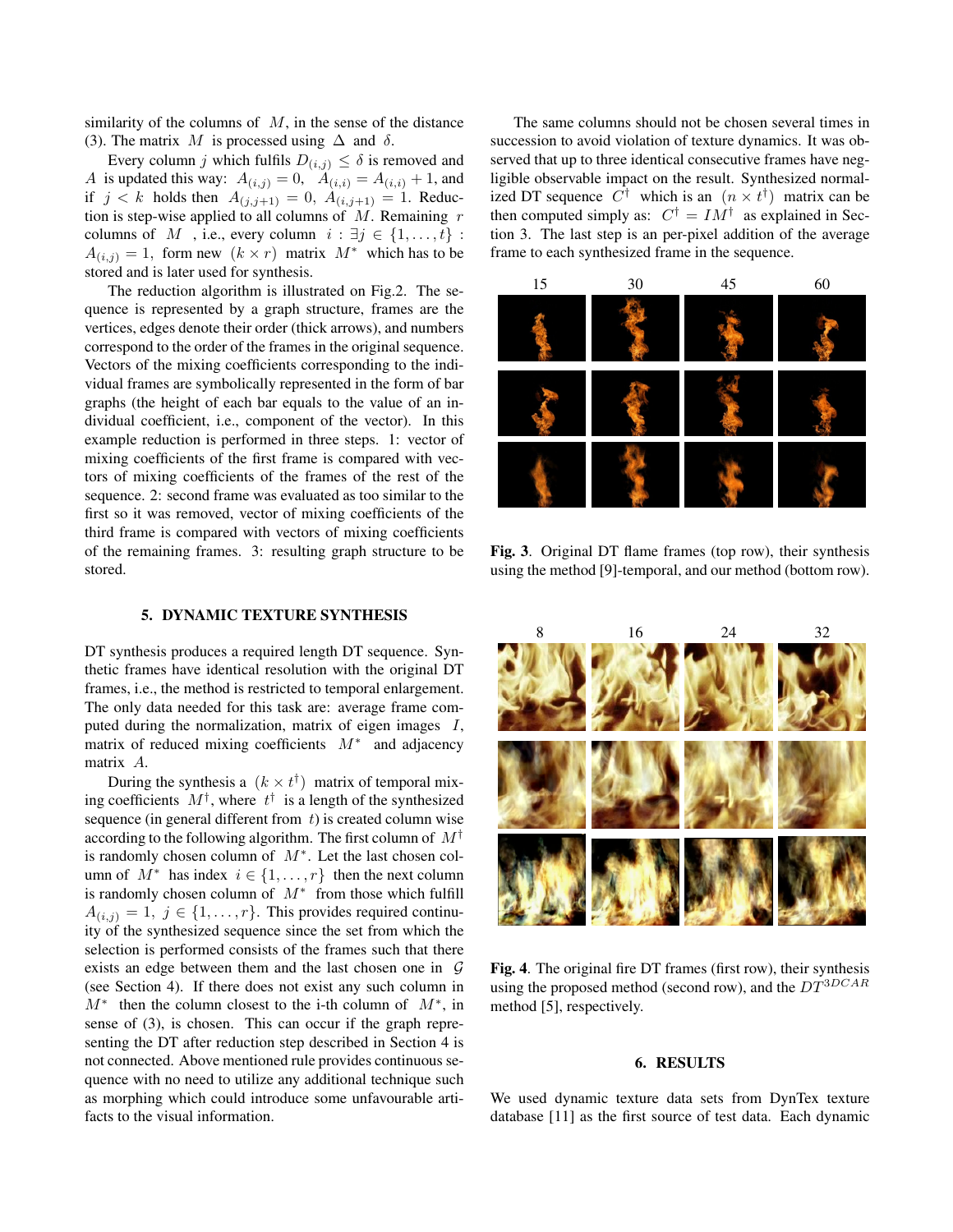texture from this database is typically represented by 250 frames, which equals 10 seconds, long video sequence. We extracted its frames, converted, saved and used as  $400 \times 300$ RGB colour images, so that  $(n = 360000, t = 250)$ . As test DTs were chosen: smoke, steam, streaming water, sea waves, river, candle light, detail of running escalator, sheet, waving flag, leaves, straws and branches.

Several examples of achieved results can be seen in Fig.4. From the shown results it is apparent that although there are some differences between original and synthesized sequences the overall dynamics is preserved.

| DT                             |                                                        | Gr. cut Gr. cut Video  Vect.  Text.  Dyn. |       |              |       |                   | pres.        |
|--------------------------------|--------------------------------------------------------|-------------------------------------------|-------|--------------|-------|-------------------|--------------|
|                                | $ \text{temp.} \text{sp.-t.}\rangle$ text. quant. mix. |                                           |       |              |       |                   | text. method |
|                                | [9]                                                    | [9]                                       | [8]   | $[7]$        | [4]   | $\lceil 3 \rceil$ |              |
| clouds                         |                                                        | 23.05                                     |       |              | 15.81 |                   | 4.43         |
| flame                          | 9.61                                                   |                                           |       |              |       |                   | 3.12         |
| lfountain                      | 29.74                                                  |                                           | 6.76  |              |       |                   | 2.86         |
| grass                          | 15.28                                                  |                                           | 18.46 |              |       |                   | 6.02         |
| locean                         | 34.13                                                  | 31.34                                     |       | $4.52$ 20.34 |       |                   | 6.34         |
| pond                           | 14.3                                                   |                                           | 13.78 |              |       |                   | 7.5          |
| river                          |                                                        | 40.4                                      |       |              |       |                   | 11.92        |
| <b>smoke</b>                   | 37.0                                                   | 15.47                                     |       | 23.85        |       |                   | 1.79         |
| sparkle                        | 9.59                                                   |                                           |       |              |       |                   | 1.55         |
| $ {\rm waterfall}_{A} $        | 18.78                                                  |                                           | 21.45 |              |       | 55.84             | 5.08         |
| $\vert$ waterfall <sub>R</sub> |                                                        | 10.95                                     |       |              | 17.68 |                   | 1.96         |

Table 1. Comparison of MAD quality modeling criterion values on the Graphcut texture database for six alternative DT synthesis methods.

For a comparison with alternative synthesis methods we also tested our method on video textures from Graphcut texture database  $<sup>1</sup>$  [9] (see (Fig.3)). This database consists of</sup> several very different textures including corresponding textures synthesized by alternative approaches.

It is really hard to compare visual quality of the results of those methods exactly as robust and reliable similarity comparison even between two static textures is still unsolved problem up to now. We decided to compare differences between original DT and synthesised DTs of individual methods. Let the original DT  $\overline{O}$  is a  $L_{\overline{O}}$  long sequence of  $W_O \times H_O$  images with  $S_O$  spectral planes and the synthesized DT S is a  $L_S$  long sequence of  $W_S \times H_S$  images with  $S_S$  spectral planes then Mean Absolute Difference of the original DT and the synthesized DT (MAD) is defined as:

$$
MAD = \frac{1}{LSHW} \sum_{l=1}^{L} \sum_{k=1}^{S} \sum_{j=1}^{H} \sum_{i=1}^{W} |O_{(i,j,k,l)} - S_{(i,j,k,l)}|,
$$

where  $L = \min\{L_O; S_S\}$ , similarly S, H, W. From the results listed in Tab.1 it is apparent that our method outperforms, with one exception, the others, in this concept. Although there is not exist any DT in Graphcut database which would offer results obtained by all alternative methods, Tab.1 clearly demonstrates certain quality of our method.

Criterion (1) allows to adjust the compression level for each type of texture. Loss of the information can be expressed in the amount of energy (sum of used eigenvalues divided by the sum of all eigenvalues) which was preserved. In case of tested DTs: fire: 73%, clouds: 92%, flame: 78%, fountain: 82%, grass: 65%, ocean: 83%, pond: 77%, river: 80%, smoke: 93%, sparkle: 87%, waterfall: 62%, waterfall2: 90%. The processing time of the method on the 2GHz Pentium CPU needed to produce the same length DT as the original is the following (texture - frames $\times$ width $\times$ height, analysis / synthesis  $[min : s]$ : clouds,waterfall2 -  $61 \times 128 \times 128$ , 0:10 / 0:01; flame -  $89 \times 320 \times 240$ , 1:52 / 0:04; grass -  $100 \times 224 \times 144$ , 1:06 / 0:03; ocean,smoke - 32×160×112, 0:04 / 0:01. Further comparison is discussed in following section.

### 7. DISCUSSION

The main advantage of this method is its simplicity, efficiency and performance, using optimal method for compression. Extremely fast synthesis can be even more efficiently performed by contemporary graphical hardware since only elementary instructions and matrix operations have to be realized. Our synthesis algorithm is less demanding than in case of most other methods. The synthesis is not restricted on number of frames to be generated, unlike [4], and it is not necessary to verify synthesized frames to prevent extremely long sequence to turn static as for example like in case [5]. However eigen analysis may cause observable loss of information (high frequencies which may occur in the original more precisely). In contrast to the sampling based DT modeling method called dynamic roller [6], our method cannot simultaneously enlarge the frames of the DT. On the other hand, this avoids possible spatial repetition of patterns which may appear in the synthesized DT produced by the dynamic roller.

#### 8. CONCLUSION

We presented a novel method for fast synthesis of multispectral dynamic textures (DT). The main part of the approach is based on reduction of temporal coefficients resulted from DT dimensionality analysis step using the singular value decomposition which enables compress significantly the original data. This solution also enables extremely fast synthesis of arbitrary number of required multispectral DT frames, which can be even more efficiently performed by contemporary graphical hardware. From many presented results it is apparent that the visual properties of the original DTs stayed preserved in the synthesized ones. We also compared our method with several existing DT synthesis and video texture generation approaches. This method avoids some problems of

<sup>1</sup>http://www.cc.gatech.edu/cpl/projects/graphcuttextures/